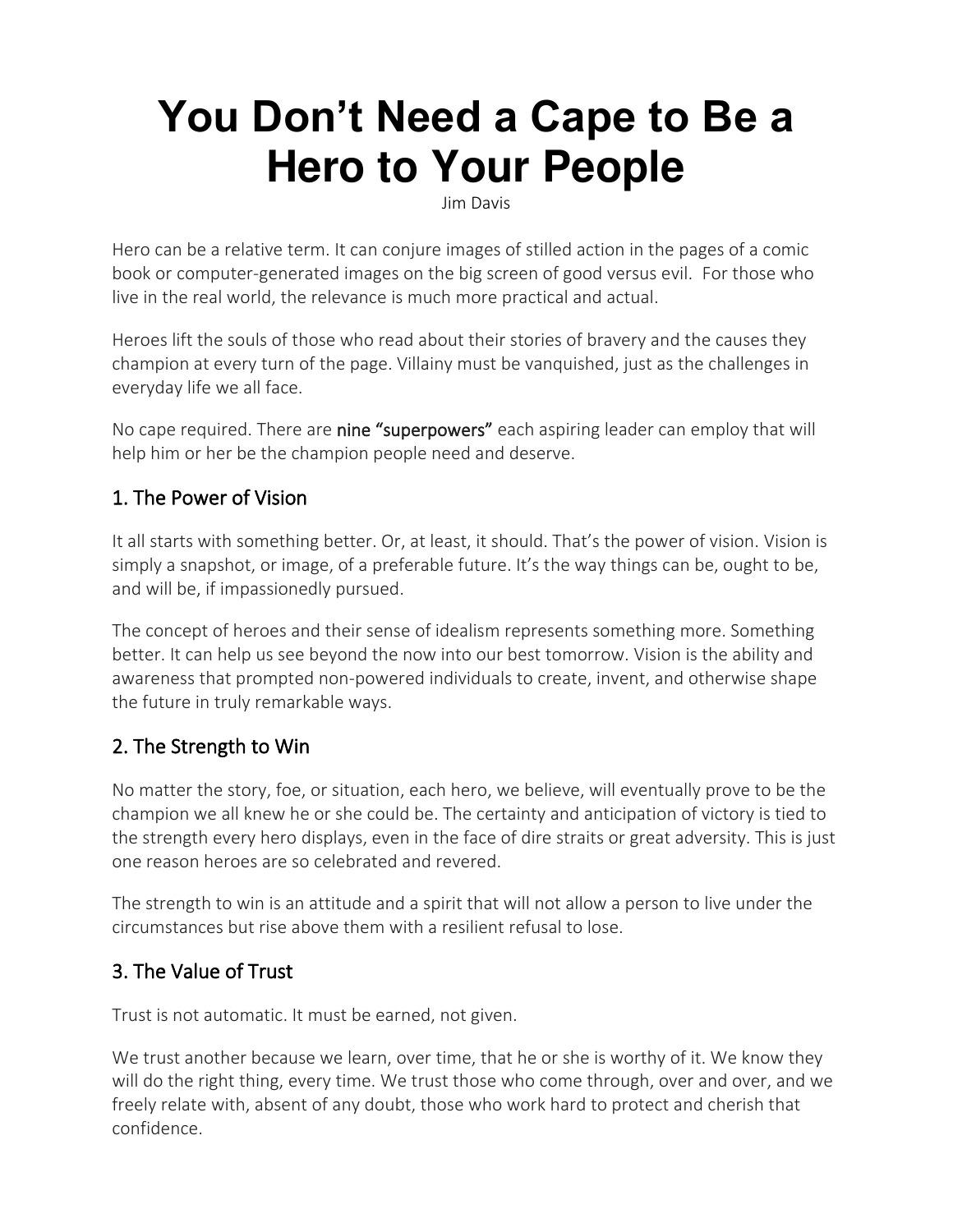We confide in another because we've given ourselves permission to do so. Otherwise, we simply look elsewhere or, if given no choice, offer as much trust as the situation deserves and hope for the best.

For the heroic leader, trust is the foundation on which everything else is built. When trust is secure, communication is healthy, productivity is higher, as is morale, and the opportunities for group success are more readily available.

### 4. The Price of Prowess

You have to give up to go up—John Maxwell. Leadership is a skill that can be taught and developed. It's not magic. It's not mystically bestowed. Every leader possesses some prowess, but it's not easily or lazily expanded.

Measure of influence is determined by the current degree of leadership. We all have a ceiling that doesn't, and shouldn't, remain permanent. Many never leave what could be described as entry-level or positional.

Don't get stuck. Challenge your competency and work to grow.

#### 5. The Passion of a Just Cause

Everyone needs a cause. Everyone needs a calling bigger than self, a passion that will not only energize their life but change someone else's. Without it, the sense of merely existing takes hold, and one simply takes up space until the end. Not enough are driven by a strong sense of mission, purpose, or a reason that produces a call that must be answered with enthusiasm and passion on a daily basis.

While each life has a definite purpose, causes can be presented at various times in alignment with one's mission and calling. Every life is a story waiting to be told. A great commitment to a great cause will build a great life and speak volumes to the world about who you are, what you believe, and the difference you want to make.

Never make a first-class commitment to a second-class cause.

## 6. The Reality of Hope

You can survive 40 days without food, three days without water, and eight minutes without air. You can't honestly survive a single second without hope. Hope is as vital as the air we breathe. Without it, life becomes an exercise in finding as many ways as possible to cope or just get by. People no longer thrive. They merely survive.

Every leader can authentically present the reality of hope that will spur their team forward despite, and even because of, hard seasons.